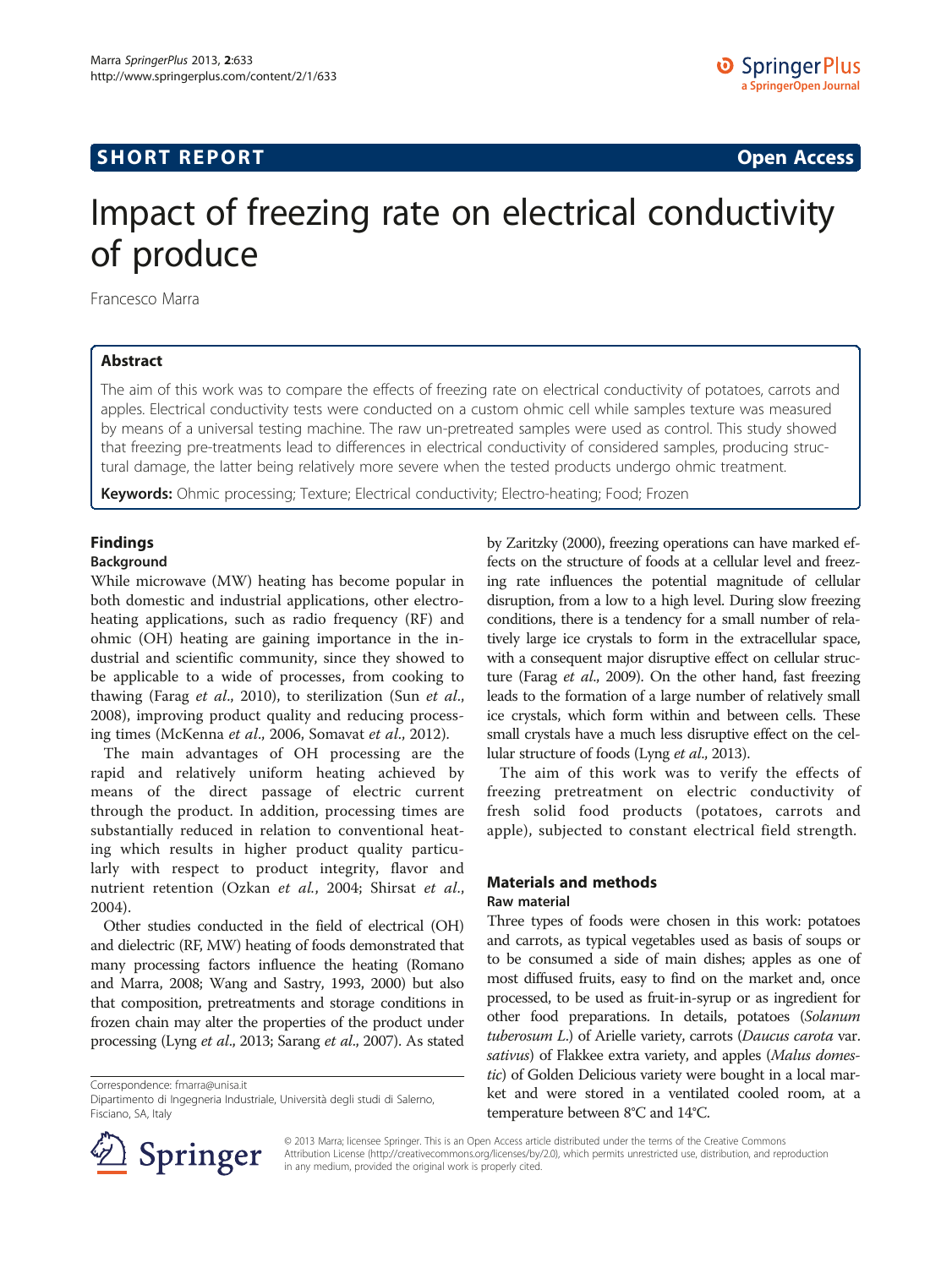<span id="page-1-0"></span>For each product and for each OH treatment, ten cylinders (9 mm height, 30 mm diameter) of unfrozen controls were prepared, using a circular cutter made on purpose. Totally, ninety cylinders of unfrozen controls were prepared.

## Freezing and thawing procedures

In order to examine the effect of freezing rate on the electric conductivity of considered products, entire vegetables and fruits were prepared that were either frozen slowly by placing in a cold storage room at

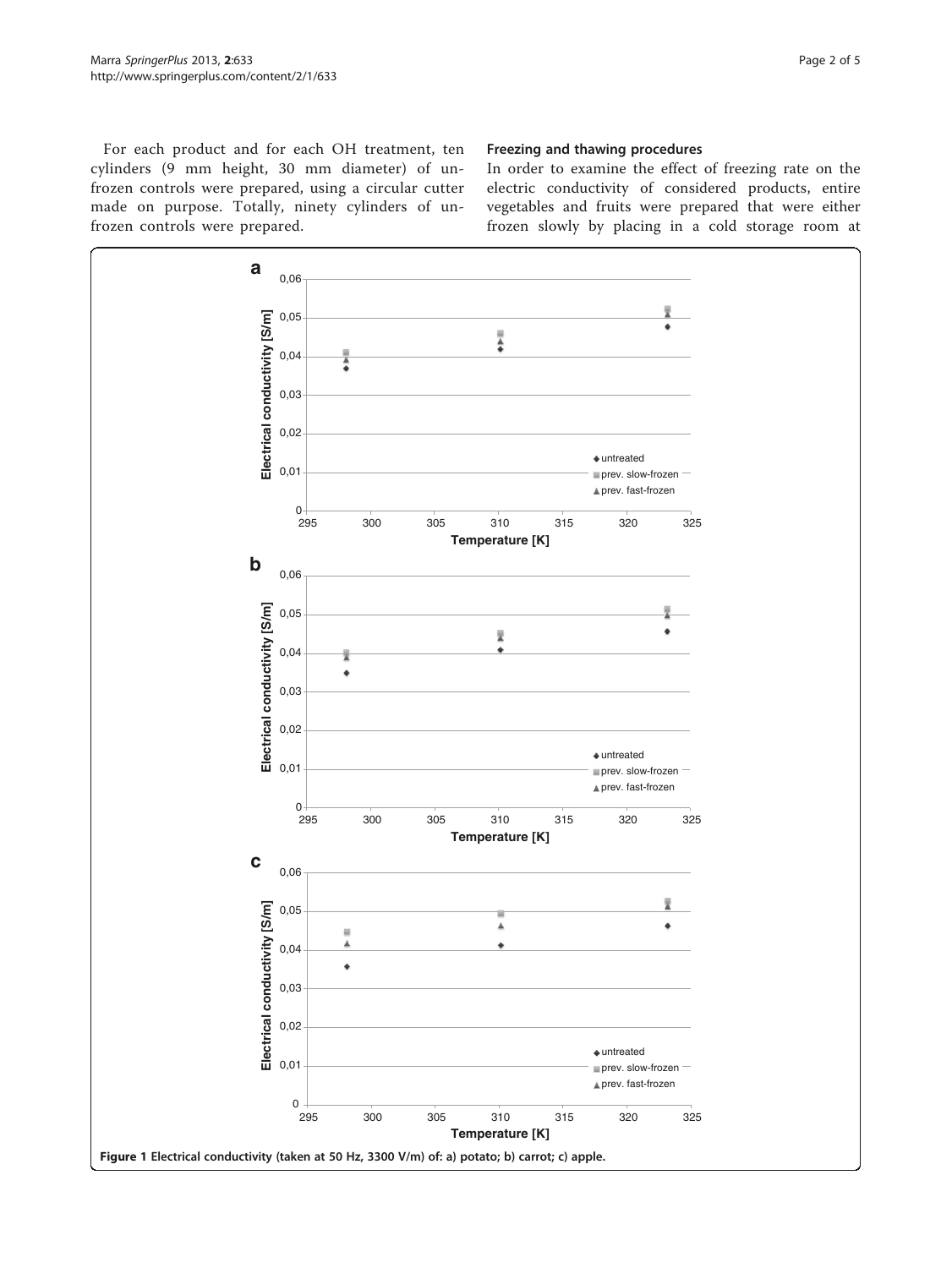<span id="page-2-0"></span>Table 1 Firmness of potato samples

|                | Control<br>(Unfrozen)<br>frozen |      |       |      | Previously slow Previously fast<br>frozen |      |
|----------------|---------------------------------|------|-------|------|-------------------------------------------|------|
| Duration of OH | Firmness [N/mm]                 |      |       |      |                                           |      |
| treatment [s]  | Value                           | S.D. | Value | S.D. | Value                                     | S.D. |
| 0              | 1817                            | O 95 | 1573  | 0.77 | 16.28                                     | 0.76 |
| 120            | 16.67                           | 0.82 | 1444  | 0.76 | 1512                                      | 0.78 |
| 240            | 14 99                           | 0.61 | 12.86 | 055  | 1349                                      | 0.65 |

Table 3 Firmness of apple samples

|                       | Control<br>(Unfrozen) |      | Previously slow<br>frozen |      | <b>Previously fast</b><br>frozen |      |
|-----------------------|-----------------------|------|---------------------------|------|----------------------------------|------|
| <b>Duration of OH</b> | Firmness [N/mm]       |      |                           |      |                                  |      |
| treatment [s]         | Value                 | S.D. | Value                     | S.D. | Value                            | S.D. |
| 0                     | 1431                  | 0.88 | 12.73                     | 0.63 | 13.08                            | 0.69 |
| 120                   | 1134                  | 051  | 1005                      | 0.49 | 10.92                            | 0.64 |
| 240                   | 893                   | 048  | 775                       | 045  | 821                              | 0.49 |

−18°C for two days or rapidly frozen by immersion in liquid nitrogen for 10 minutes and subsequently were placed in a cold storage room at −18°C for two days.

Prior to the measurement of electrical conductivity foods were defrosted in a chill at 4°C, then samples were shaped (by means of the same circular cutter used for preparing the unfrozen controls) as cylinders (9 mm height, 30 mm diameter) obtained of the inner part of the foods just before undergoing the experiments in a OH cell, as below described, and subsequently equilibrated in an air conditioned laboratory (25°C). For each product and for each OH treatment, twenty frozen samples were prepared. Totally, hundred eighty frozen samples were prepared.

### Measurement of electrical conductivity

The OH cell used in this work to measure the electrical conductivity is the one described into details by (Olivera et al., [2013\)](#page-4-0), working at 50 Hz and imposing an electric field strength of 3300 V/m.

Electrical conductivity  $(\sigma)$  was calculated according using the following equation:

$$
\sigma = \frac{IL}{AV}
$$
 (1)

where  $I$  is the current intensity (measured in A),  $V$  is the voltage  $(V)$ ,  $L$  is the gap between the electrodes  $(m)$  and A is the electrode surface area  $(m^2)$ .

Olivera et al. ([2013\)](#page-4-0) demonstrated that the three products considered in this paper show a relatively low heating rate if submitted to an average electric

Table 2 Firmness of carrot samples

|                | Control<br>(Unfrozen) |                 | Previously slow<br>frozen |       | <b>Previously fast</b><br>frozen |      |
|----------------|-----------------------|-----------------|---------------------------|-------|----------------------------------|------|
| Duration of OH |                       | Firmness [N/mm] |                           |       |                                  |      |
| treatment [s]  | Value                 | S.D.            | Value                     | S.D.  | Value                            | S.D. |
| 0              | 3241                  | 167             | 2934                      | 1.65  | 30.11                            | 1.55 |
| 120            | 27.79                 | 163             | 24.69                     | 119   | 25.92                            | 1.36 |
| 240            | 25.12                 | 1 24            | 21.04                     | 1 1 1 | 22.35                            | 11/  |

field strength of 3300 V/m. In any case, in order to monitor the temperature during the measurement of electrical conductivity, K-thermocouples (Tersid, Italy) were inserted into the sample's core and hold in it. Electrical conductivity of samples has been measured at 25°C, 37°C and 50°C.

#### Texture measurement

According with the procedure presented by Olivera et al., [\(2013\)](#page-4-0), tissue damage degree was estimated from the firmness disintegration index Z, defined as in the following equation:

$$
Z = \frac{F_i - F(t)}{F_i - F_\infty} \tag{2}
$$

where  $F(t)$  is the measured firmness in N/mm;  $F_i$  is the firmness of intact tissue (raw); and  $F_{\infty}$  is the firmness of totally destroyed tissue. Conventional (in boiling water for 15 minutes) cooked tissues were used for the determination of the firmness of totally destroyed tissue  $F_{\infty}$ .

Firmness was defined as the force (measured in N) to deformation (in mm) ratio from the steep linear portion of the compression curve obtained by using a universal testing machine Instron 4301 (Instron Inc, Canton, MA), using a 100 N load cell. Uniaxial compression analysis was performed, at room temperature (~25°C). Samples were compressed (65% compression) on a nonlubricated platform using a flat disk probe, with a constant crosshead speed of 20 mm/min. The raw untreated sample was used as control. Ten replicate experiments

Table 4 Firmness disintegration index (%) of potato samples

|                                        | Control<br>(Unfrozen) | Previously slow<br>frozen         | <b>Previously fast</b><br>frozen |
|----------------------------------------|-----------------------|-----------------------------------|----------------------------------|
| <b>Duration of OH</b><br>treatment [s] |                       | Firmness disintegration index (%) |                                  |
| $\left( \right)$                       | $\left($              | 21.09                             | 16.34                            |
| 120                                    | 12.69                 | 32.24                             | 26.36                            |
| 240                                    | 2748                  | 45.89                             | 40.45                            |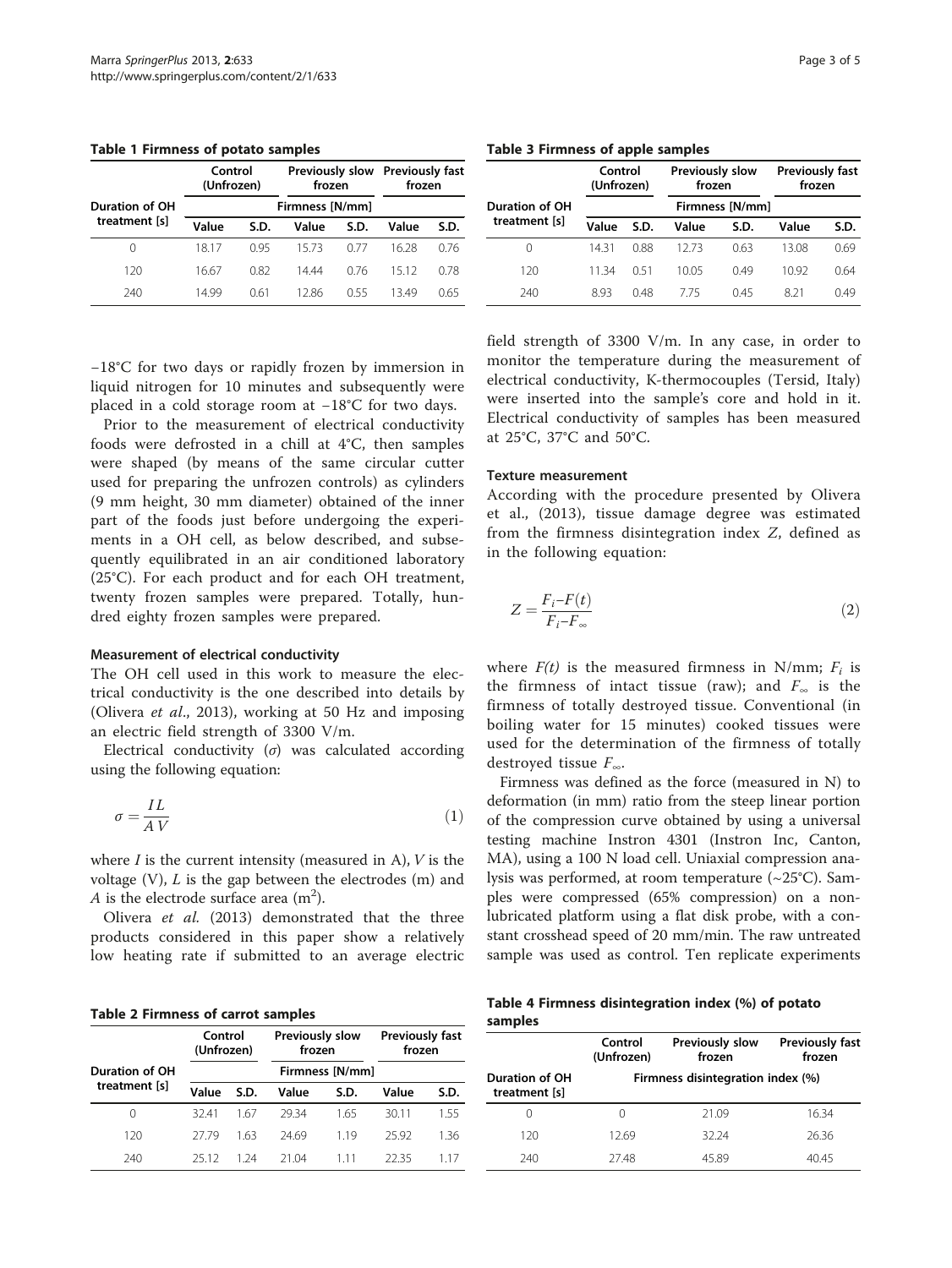Table 5 Firmness disintegration index (%) of carrot samples

|                                 | Control<br>(Unfrozen) | <b>Previously slow</b><br>frozen  | <b>Previously fast</b><br>frozen |  |
|---------------------------------|-----------------------|-----------------------------------|----------------------------------|--|
| Duration of OH<br>treatment [s] |                       | Firmness disintegration index (%) |                                  |  |
| 0                               | $\left( \right)$      | 13.70                             | 10.26                            |  |
| 120                             | 20.62                 | 34.45                             | 28.96                            |  |
| 240                             | 32.53                 | 50.74                             | 44.89                            |  |

were conducted and data were statistically analyzed  $(α = 0.05)$ .

#### Statistical analysis

A one-way analysis of variance (ANOVA) was conducted using Matlab (The Mathworks, MA, USA).

#### Results and discussion

Comparison of electrical conductivity values measured for the three food samples is shown in Figure [1,](#page-1-0) where measured values of electrical conductivity are plotted as a function of the treatment (untreated, slow frozen, fast frozen) and of sample temperature. All samples, in all the investigated cases, exhibited an electrical conductivity below 0.1 S/m: this is consistent with other values available in literature (Castro et al., [2003](#page-4-0), Olivera et al., [2013](#page-4-0)) as no pretreatments in brine solution were done. As previously observed by (Olivera et al., [2013](#page-4-0)), differences among the three samples (control) are confined in  $10^{-2}$  S/m. The same statement remains valid when samples subjected to freezing are considered. When samples were untreated, potato exhibited the higher values of electrical conductivity, followed by the values measured for apple and then for carrot. When samples were previously frozen, apple exhibited the higher values of electrical conductivity. Overall, previously slow frozen samples resulted in slightly higher values of electrical conductivity. Since the overall composition of samples did not change during the freezing and defrosting processes, changes in electrical conductivity were due to changes in the structure of the foods themselves, as addressed later.

Samples of the three chosen foods underwent OH treatment, at an electric field strength of 3300 V/m. The OH process was stopped after 120 and 240 seconds and samples underwent measurement of their firmness. Unfrozen and untreated samples were chosen as control: among them, carrot exhibited the higher firmness (32.41 N/mm), followed by the potato (18.17 N/mm) and then by the apple (14.31 N/mm). Firmness of previously frozen samples was measured before and after the OH. Results are reported in Tables [1](#page-2-0), [2](#page-2-0) and [3,](#page-2-0) respectively for potato, carrot and apple.

As shown in Tables [1, 2](#page-2-0), [3,](#page-2-0) for an electric field strength of 3300 V/m, while the OH process went on, the firmness of all the considered samples decreased, with a slope slightly more pronounced for apple samples  $(P < 0.05)$ . Final firmness of unfrozen carrot was the highest (25.12 N/mm), followed by the potato (14.99 N/mm) and then by the apple (8.93 N/mm). For all the considered foods, the previously slow-frozen samples resulted in lowest firmness, at any OH processing times.

The firmness disintegration index for each of the samples was computed considering the firmness of untreated samples at time zero as reference values. Results are reported in Tables [4](#page-2-0), 5 and 6, respectively for potato, carrot and apple. Before OH treatment, all samples showed an increased firmness disintegration index. Particularly, potato exhibited the higher structural damage, both for previously slow frozen (21.09%) and fast frozen samples (16.34%), while the indexes of firmness disintegration for carrot and apple samples were respectively 13.70% and 13.97% (for previously slow frozen ones) and 10.26% and 10.88% (for previously fast frozen ones). When OH treatment was applied, apple showed the higher structural damage, while potato shown the lower structure damage, in all considered cases. The freezing rate had a clear influence on the firmness disintegration index of all the samples, the slow frozen ones being more sensitive to structure damage with respect to fast frozen ones. The combination of freezing - both at slow and faster rates – with the passage of electrical current has induced a damage on the cellular structure of the considered foods.

The differences observed in the three analyzed foods are similar to those reported by (Olivera et al., [2013](#page-4-0)) and by (Lebovka et al., [2005\)](#page-4-0) who explained the behavior of the analyzed foods in terms of differences in tissue structure, size of cells, and content of air cavities. According to (Luo et al., [1992](#page-4-0)), softening is due largely to the breakdown of pectin but also of other cell walls constituents, such as cellulose and hemicelluloses. The apple structure is rich in pectin, that allow the maintain the cellular structure and this explains why all the treated apple samples exhibited a more sever structural damage. The carrot structure is divided into xylem (that is

Table 6 Firmness disintegration index (%) of apple samples

|                                 | Control<br>(Unfrozen) | Previously slow<br><b>Previously fast</b><br>frozen |       |
|---------------------------------|-----------------------|-----------------------------------------------------|-------|
| Duration of OH<br>treatment [s] |                       | Firmness disintegration index (%)                   |       |
| $\cup$                          | $\left( \right)$      | 13.97                                               | 10.88 |
| 120                             | 26.26                 | 37.67                                               | 29.97 |
| 240                             | 47.57                 | 58.00                                               | 5393  |